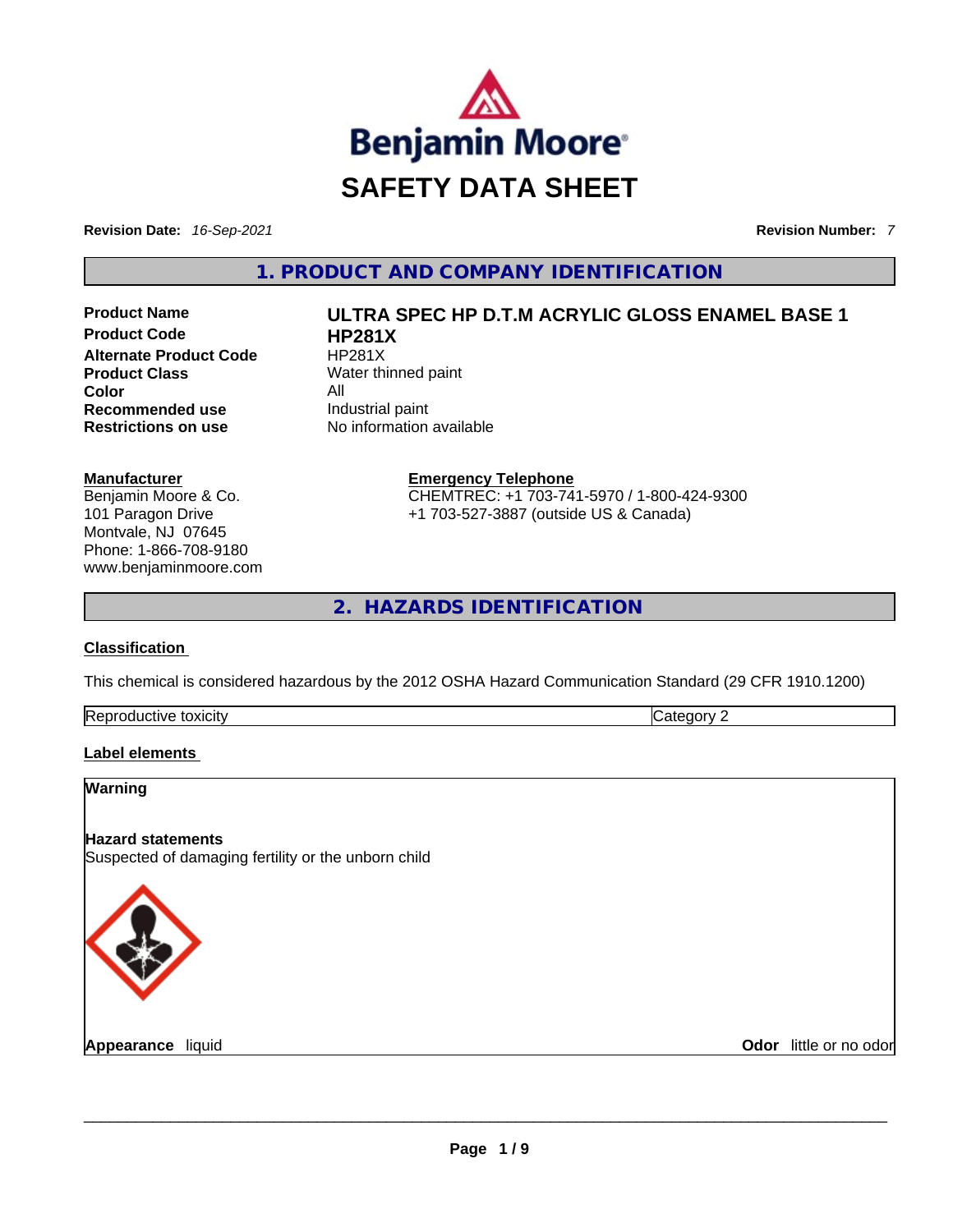# **Precautionary Statements - Prevention**

Obtain special instructions before use Do not handle until all safety precautions have been read and understood Use personal protective equipment as required

### **Precautionary Statements - Response**

IF exposed or concerned: Get medical advice/attention

### **Precautionary Statements - Storage**

Store locked up

#### **Precautionary Statements - Disposal**

Dispose of contents/container to an approved waste disposal plant

### **Hazards not otherwise classified (HNOC)**

Not applicable

### **Other information**

No information available

 **WARNING:** This product contains isothiazolinone compounds at levels of <0.1%. These substances are biocides commonly found in most paints and a variety of personal care products as a preservative. Certain individuals may be sensitive or allergic to these substances, even at low levels.

# **3. COMPOSITION INFORMATION ON COMPONENTS**

| Chemical name                                 | CAS No.    | Weight-%                 |
|-----------------------------------------------|------------|--------------------------|
| Titanium dioxide                              | 13463-67-7 | $15 - 20$                |
| 2.2.4-trimethyl-1.3-pentanediol diisobutyrate | 6846-50-0  | $\overline{\phantom{0}}$ |
| Zinc phosphate                                | 7779-90-0  | 0.5 -                    |

# **4. FIRST AID MEASURES**

| <b>General Advice</b>                            | If symptoms persist, call a physician. Show this safety data sheet to the doctor in<br>attendance.       |
|--------------------------------------------------|----------------------------------------------------------------------------------------------------------|
| <b>Eye Contact</b>                               | Rinse thoroughly with plenty of water for at least 15 minutes and consult a<br>physician.                |
| <b>Skin Contact</b>                              | Wash off immediately with soap and plenty of water while removing all<br>contaminated clothes and shoes. |
| <b>Inhalation</b>                                | Move to fresh air. If symptoms persist, call a physician.                                                |
| Ingestion                                        | Clean mouth with water and afterwards drink plenty of water. Consult a physician<br>if necessary.        |
| <b>Most Important</b><br><b>Symptoms/Effects</b> | None known.                                                                                              |
|                                                  |                                                                                                          |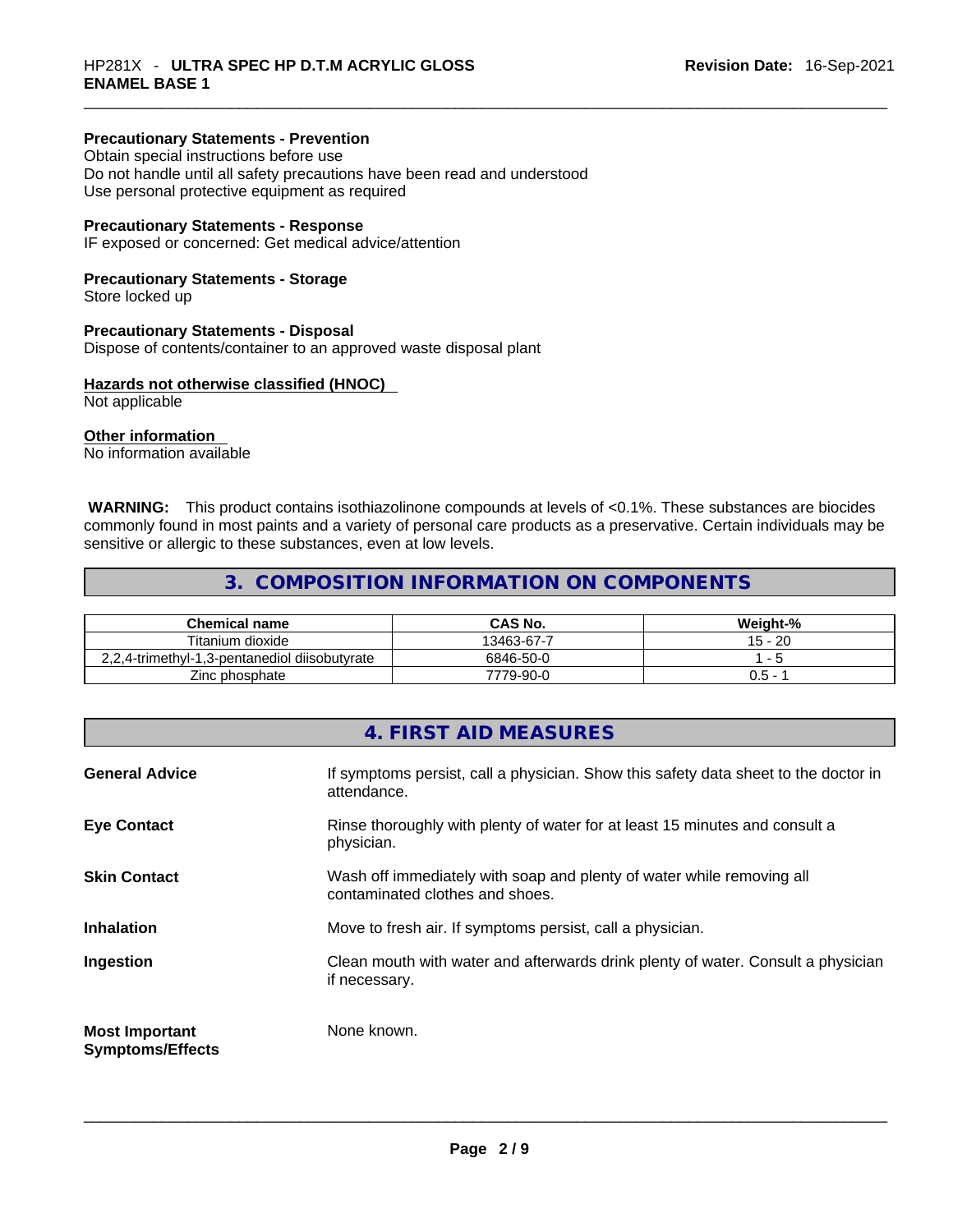| <b>Notes To Physician</b>                                                        | Treat symptomatically. |                                                                                                                                              |  |
|----------------------------------------------------------------------------------|------------------------|----------------------------------------------------------------------------------------------------------------------------------------------|--|
|                                                                                  |                        | 5. FIRE-FIGHTING MEASURES                                                                                                                    |  |
| <b>Suitable Extinguishing Media</b>                                              |                        | Use extinguishing measures that are appropriate to local<br>circumstances and the surrounding environment.                                   |  |
| Protective equipment and precautions for firefighters                            |                        | As in any fire, wear self-contained breathing apparatus<br>pressure-demand, MSHA/NIOSH (approved or equivalent)<br>and full protective gear. |  |
| <b>Specific Hazards Arising From The Chemical</b>                                |                        | Closed containers may rupture if exposed to fire or<br>extreme heat.                                                                         |  |
| <b>Sensitivity to mechanical impact</b>                                          |                        | No.                                                                                                                                          |  |
| Sensitivity to static discharge                                                  |                        | No                                                                                                                                           |  |
| <b>Flash Point Data</b><br>Flash point (°F)<br>Flash Point (°C)<br><b>Method</b> |                        | 250<br>121<br><b>PMCC</b>                                                                                                                    |  |
| <b>Flammability Limits In Air</b>                                                |                        |                                                                                                                                              |  |
| Lower flammability limit:<br><b>Upper flammability limit:</b>                    |                        | Not applicable<br>Not applicable                                                                                                             |  |
| Health: 2<br><b>NFPA</b>                                                         | Flammability: 1        | Instability: 0<br><b>Special: Not Applicable</b>                                                                                             |  |
| <b>NFPA Legend</b><br>0 - Not Hazardous                                          |                        |                                                                                                                                              |  |

- 1 Slightly
- 2 Moderate
- 3 High
- 4 Severe

*The ratings assigned are only suggested ratings, the contractor/employer has ultimate responsibilities for NFPA ratings where this system is used.* 

*Additional information regarding the NFPA rating system is available from the National Fire Protection Agency (NFPA) at www.nfpa.org.* 

# **6. ACCIDENTAL RELEASE MEASURES**

| <b>Personal Precautions</b>      | Avoid contact with skin, eyes and clothing. Ensure adequate ventilation.                             |
|----------------------------------|------------------------------------------------------------------------------------------------------|
| <b>Other Information</b>         | Prevent further leakage or spillage if safe to do so.                                                |
| <b>Environmental precautions</b> | See Section 12 for additional Ecological Information.                                                |
| <b>Methods for Cleaning Up</b>   | Soak up with inert absorbent material. Sweep up and shovel into suitable<br>containers for disposal. |
|                                  |                                                                                                      |

**7. HANDLING AND STORAGE**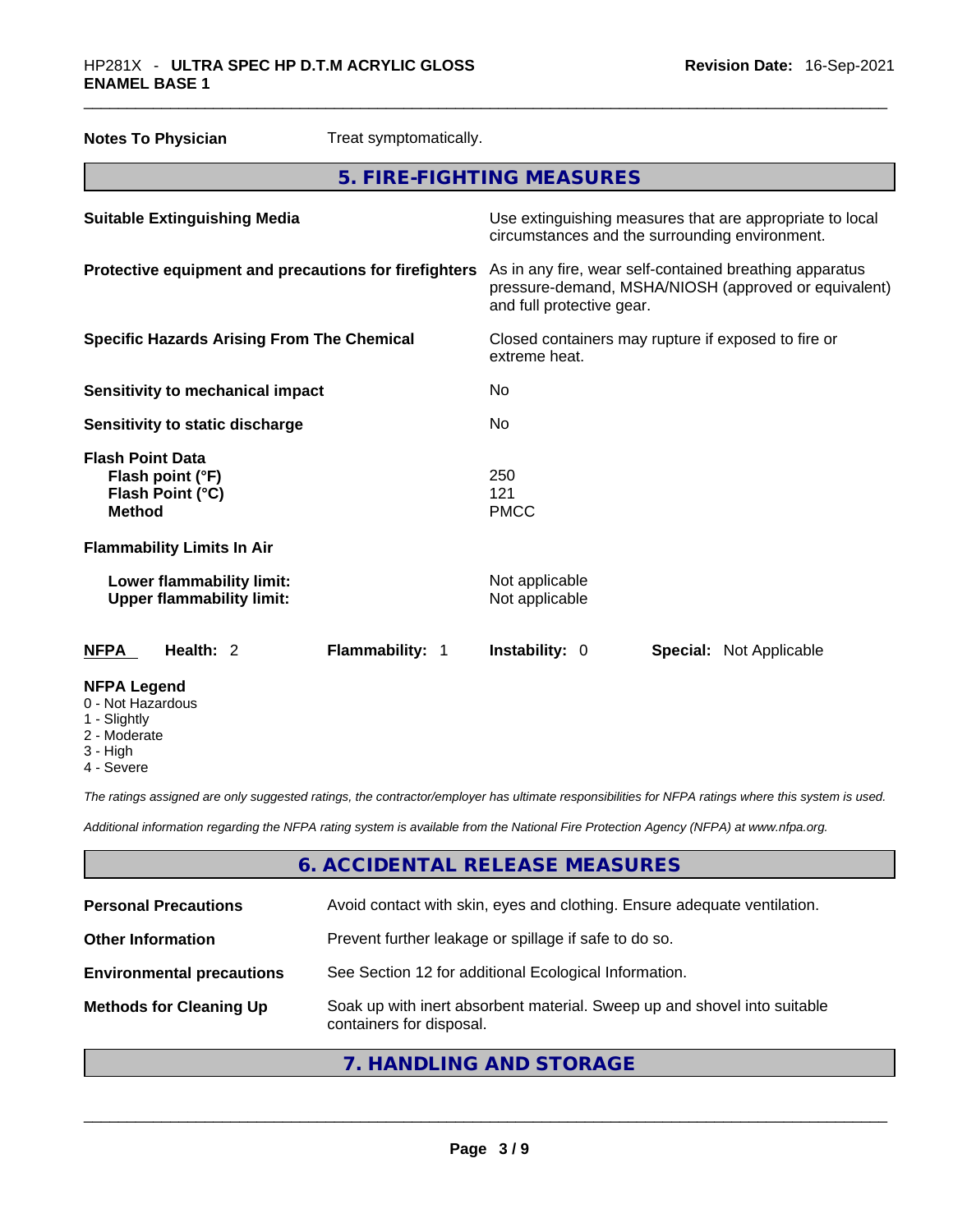| Avoid contact with skin, eyes and clothing. Avoid breathing vapors, spray mists or<br>sanding dust. In case of insufficient ventilation, wear suitable respiratory<br>equipment. |
|----------------------------------------------------------------------------------------------------------------------------------------------------------------------------------|
| Keep container tightly closed. Keep out of the reach of children.                                                                                                                |
| No information available                                                                                                                                                         |
|                                                                                                                                                                                  |

# **8. EXPOSURE CONTROLS/PERSONAL PROTECTION**

### **Exposure Limits**

| $\mathbf{a}$<br>name<br>Chemical               | י שני<br>л.<br>-151<br>--        | <b>DE</b><br>э.<br>--                           |
|------------------------------------------------|----------------------------------|-------------------------------------------------|
| $\sim$<br>. .<br>11 I M<br>dioxide<br>ıtan<br> | TW.<br>. .<br>.na/m°<br>.<br>. . | C1112<br>mo<br>$\cdot$ $d/r$<br>v<br>. .<br>. . |

#### **Legend**

ACGIH - American Conference of Governmental Industrial Hygienists Exposure Limits OSHA - Occupational Safety & Health Administration Exposure Limits N/E - Not Established

| <b>Engineering Measures</b> | Ensure adequate ventilation, especially in confined areas. |
|-----------------------------|------------------------------------------------------------|
|                             |                                                            |

### **Personal Protective Equipment**

| <b>Eye/Face Protection</b>    | Safety glasses with side-shields.                                                                                                                                                                                                                                                                                            |
|-------------------------------|------------------------------------------------------------------------------------------------------------------------------------------------------------------------------------------------------------------------------------------------------------------------------------------------------------------------------|
| <b>Skin Protection</b>        | Protective gloves and impervious clothing.                                                                                                                                                                                                                                                                                   |
| <b>Respiratory Protection</b> | In operations where exposure limits are exceeded, use a NIOSH approved<br>respirator that has been selected by a technically qualified person for the specific<br>work conditions. When spraying the product or applying in confined areas, wear a<br>NIOSH approved respirator specified for paint spray or organic vapors. |
| <b>Hygiene Measures</b>       | Avoid contact with skin, eyes and clothing. Remove and wash contaminated                                                                                                                                                                                                                                                     |

clothing before re-use. Wash thoroughly after handling.

# **9. PHYSICAL AND CHEMICAL PROPERTIES**

| Appearance              | liquid                   |
|-------------------------|--------------------------|
| Odor                    | little or no odor        |
| <b>Odor Threshold</b>   | No information available |
| Density (Ibs/gal)       | $9.8 - 9.9$              |
| <b>Specific Gravity</b> | $1.18 - 1.20$            |
| рH                      | No information available |
| <b>Viscosity (cps)</b>  | No information available |
| Solubility(ies)         | No information available |
| <b>Water solubility</b> | No information available |
| <b>Evaporation Rate</b> | No information available |
| Vapor pressure          | No information available |
| Vapor density           | No information available |
| Wt. % Solids            | 45 - 55                  |
| Vol. % Solids           | $35 - 45$                |
| Wt. % Volatiles         | $45 - 55$                |
| <b>Vol. % Volatiles</b> | $55 - 65$                |
|                         |                          |
|                         |                          |
|                         |                          |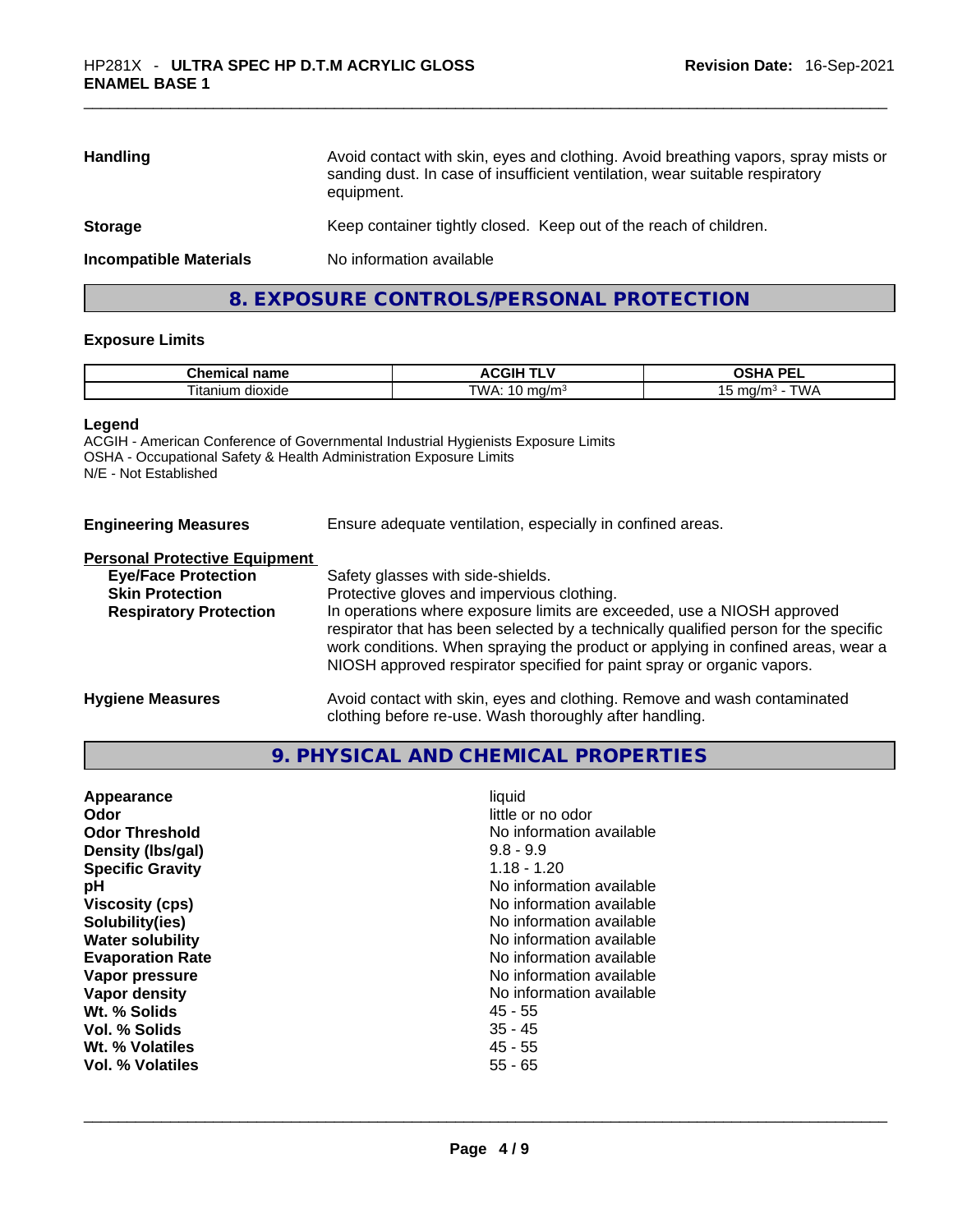| Revision Date: 16-Sep-2021 |
|----------------------------|
|----------------------------|

| <b>VOC Regulatory Limit (g/L)</b>    | < 150                    |
|--------------------------------------|--------------------------|
| <b>Boiling Point (°F)</b>            | 212                      |
| <b>Boiling Point (°C)</b>            | 100                      |
| Freezing point (°F)                  | 32                       |
| <b>Freezing Point (°C)</b>           | 0                        |
| Flash point (°F)                     | 250                      |
| Flash Point (°C)                     | 121                      |
| <b>Method</b>                        | <b>PMCC</b>              |
| Flammability (solid, gas)            | Not applicable           |
| <b>Upper flammability limit:</b>     | Not applicable           |
| Lower flammability limit:            | Not applicable           |
| <b>Autoignition Temperature (°F)</b> | No information available |
| <b>Autoignition Temperature (°C)</b> | No information available |
| Decomposition Temperature (°F)       | No information available |
| Decomposition Temperature (°C)       | No information available |
| <b>Partition coefficient</b>         | No information available |

# **10. STABILITY AND REACTIVITY**

**Reactivity Not Applicable Not Applicable Chemical Stability Chemical Stability** Stable under normal conditions. **Conditions to avoid Prevent from freezing. Incompatible Materials Incompatible Materials Materials No materials to be especially mentioned. Hazardous Decomposition Products** None under normal use. **Possibility of hazardous reactions** None under normal conditions of use.

**11. TOXICOLOGICAL INFORMATION** 

| <b>Product Information</b>               |                                                                                                                                                 |
|------------------------------------------|-------------------------------------------------------------------------------------------------------------------------------------------------|
| Information on likely routes of exposure |                                                                                                                                                 |
|                                          | <b>Principal Routes of Exposure</b> Eye contact, skin contact and inhalation.                                                                   |
| <b>Acute Toxicity</b>                    |                                                                                                                                                 |
| <b>Product Information</b>               | No information available                                                                                                                        |
|                                          | Symptoms related to the physical, chemical and toxicological characteristics                                                                    |
| <b>Symptoms</b>                          | No information available                                                                                                                        |
|                                          | Delayed and immediate effects as well as chronic effects from short and long-term exposure                                                      |
| Eye contact<br><b>Skin contact</b>       | May cause slight irritation.<br>Substance may cause slight skin irritation. Prolonged or repeated contact may dry<br>skin and cause irritation. |
|                                          |                                                                                                                                                 |
|                                          |                                                                                                                                                 |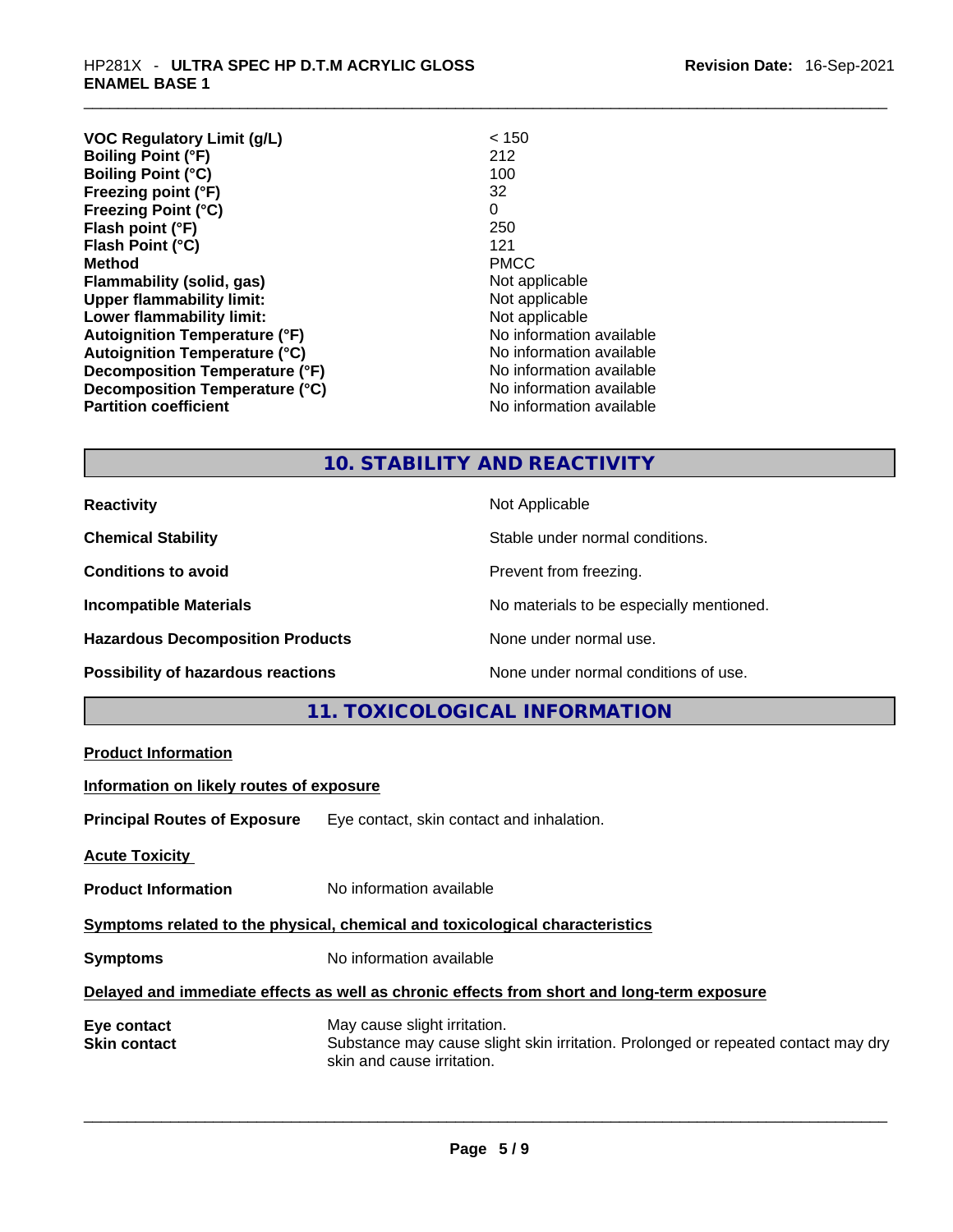| <b>Inhalation</b>               | May cause irritation of respiratory tract.                                      |
|---------------------------------|---------------------------------------------------------------------------------|
| Ingestion                       | Ingestion may cause gastrointestinal irritation, nausea, vomiting and diarrhea. |
| <b>Sensitization</b>            | No information available                                                        |
| <b>Neurological Effects</b>     | No information available.                                                       |
| <b>Mutagenic Effects</b>        | No information available.                                                       |
| <b>Reproductive Effects</b>     | Possible risk of impaired fertility. Possible risk of harm to the unborn child. |
| <b>Developmental Effects</b>    | No information available.                                                       |
| <b>Target organ effects</b>     | No information available.                                                       |
| <b>STOT - single exposure</b>   | No information available.                                                       |
| <b>STOT - repeated exposure</b> | No information available.                                                       |
| Other adverse effects           | No information available.                                                       |
| <b>Aspiration Hazard</b>        | No information available                                                        |

### **Numerical measures of toxicity**

### **The following values are calculated based on chapter 3.1 of the GHS document**

| <b>ATEmix (oral)</b>   | 30124 mg/kg  |
|------------------------|--------------|
| <b>ATEmix (dermal)</b> | 171243 mg/kg |

### **Component Information**

| Chemical name                                                 | Oral LD50             | Dermal LD50 | Inhalation LC50          |
|---------------------------------------------------------------|-----------------------|-------------|--------------------------|
| Titanium dioxide<br>13463-67-7                                | $> 10000$ mg/kg (Rat) |             |                          |
| 2,2,4-trimethyl-1,3-pentanediol<br>diisobutyrate<br>6846-50-0 | $>$ 3200 mg/kg (Rat)  |             | > 5.3 mg/L (Rat) 6 h     |
| Zinc phosphate<br>7779-90-0                                   | $>$ 5000 mg/kg (Rat)  |             | $\overline{\phantom{0}}$ |

### **Chronic Toxicity**

### **Carcinogenicity**

*The information below indicates whether each agency has listed any ingredient as a carcinogen:.* 

| <b>Chemical name</b> | IARC                 | <b>NTP</b> | OSHA   |
|----------------------|----------------------|------------|--------|
|                      | 2B<br>Possible Human |            | Listed |
| Titanium<br>dioxide  | Carcinogen           |            |        |

• Although IARC has classified titanium dioxide as possibly carcinogenic to humans (2B), their summary concludes: "No significant exposure to titanium dioxide is thought to occur during the use of products in which titanium dioxide is bound to other materials, such as paint."

### **Legend**

IARC - International Agency for Research on Cancer NTP - National Toxicity Program OSHA - Occupational Safety & Health Administration

**12. ECOLOGICAL INFORMATION** 

# **Ecotoxicity Effects**

The environmental impact of this product has not been fully investigated.

# **Product Information**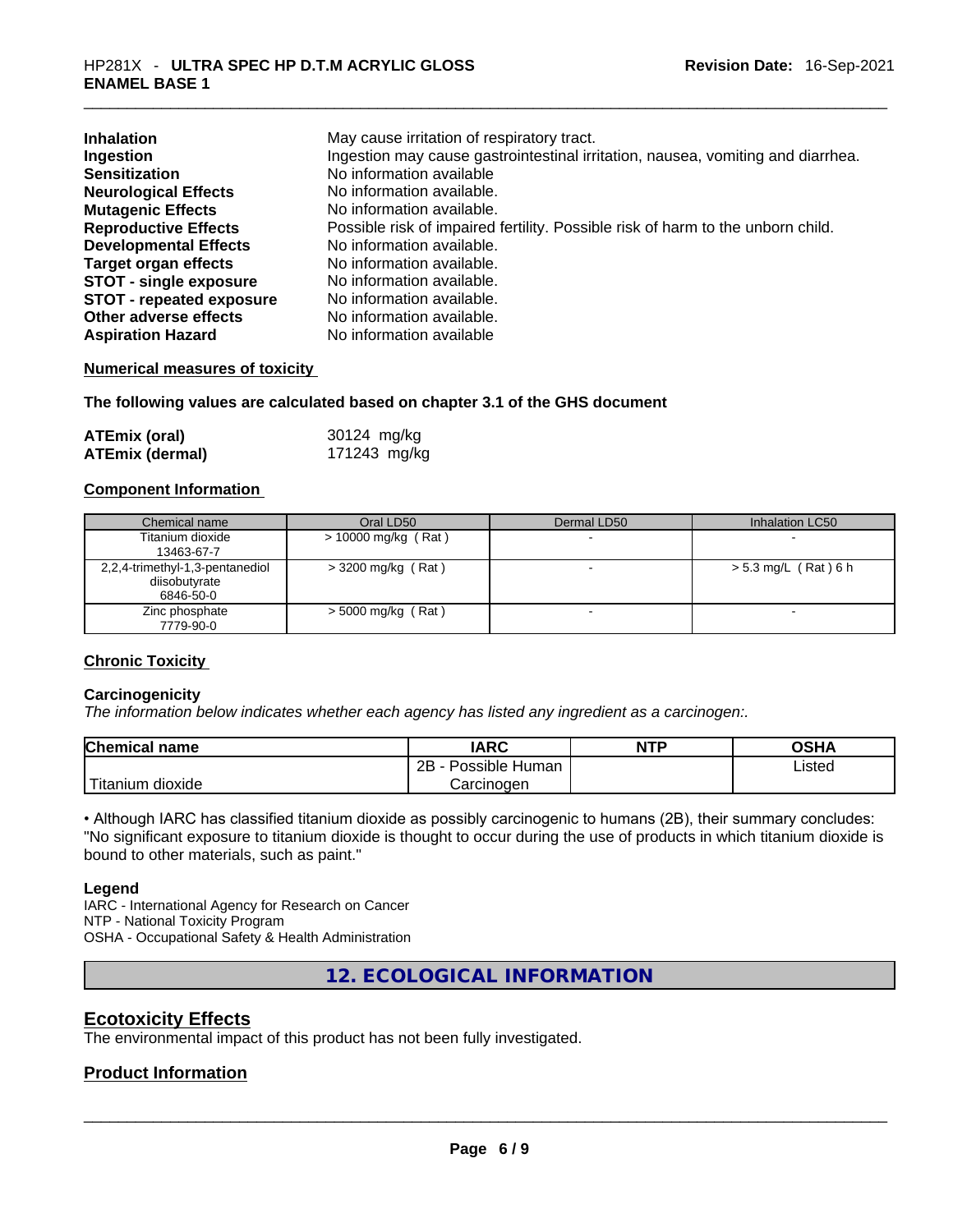### **Acute Toxicity to Fish**

No information available

# **Acute Toxicity to Aquatic Invertebrates**

No information available

# **Acute Toxicity to Aquatic Plants**

No information available

### **Persistence / Degradability**

No information available.

### **Bioaccumulation**

No information available.

### **Mobility in Environmental Media**

No information available.

### **Ozone**

No information available

### **Component Information**

### **Acute Toxicity to Fish**

Titanium dioxide  $LCS0:$  > 1000 mg/L (Fathead Minnow - 96 hr.)

# **Acute Toxicity to Aquatic Invertebrates**

No information available

### **Acute Toxicity to Aquatic Plants**

No information available

|                              | 13. DISPOSAL CONSIDERATIONS                                                                                                                                                                                               |
|------------------------------|---------------------------------------------------------------------------------------------------------------------------------------------------------------------------------------------------------------------------|
| <b>Waste Disposal Method</b> | Dispose of in accordance with federal, state, and local regulations. Local<br>requirements may vary, consult your sanitation department or state-designated<br>environmental protection agency for more disposal options. |
|                              | 14. TRANSPORT INFORMATION                                                                                                                                                                                                 |
| <b>DOT</b>                   | Not regulated                                                                                                                                                                                                             |
| <b>ICAO / IATA</b>           | Not regulated                                                                                                                                                                                                             |
| <b>IMDG / IMO</b>            | Not regulated                                                                                                                                                                                                             |
|                              | <b>15. REGULATORY INFORMATION</b>                                                                                                                                                                                         |
|                              |                                                                                                                                                                                                                           |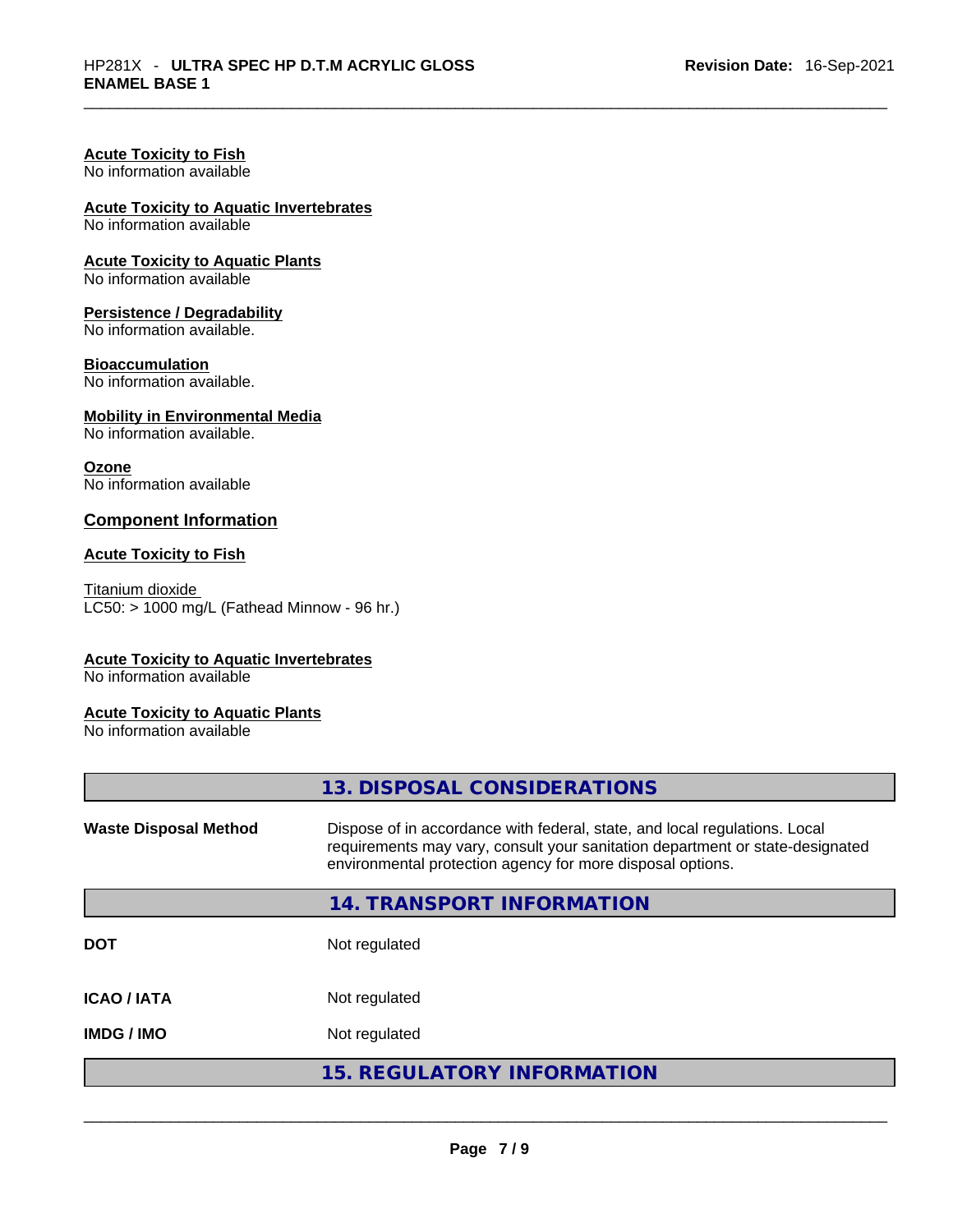### **International Inventories**

| <b>TSCA: United States</b> | Yes - All components are listed or exempt. |
|----------------------------|--------------------------------------------|
| <b>DSL: Canada</b>         | Yes - All components are listed or exempt. |

### **Federal Regulations**

#### **SARA 311/312 hazardous categorization**

| Acute health hazard               | Nο  |
|-----------------------------------|-----|
| Chronic Health Hazard             | Yes |
| Fire hazard                       | N٥  |
| Sudden release of pressure hazard | N٥  |
| Reactive Hazard                   | N٥  |

### **SARA 313**

Section 313 of Title III of the Superfund Amendments and Reauthorization Act of 1986 (SARA). This product contains a chemical or chemicals which are subject to the reporting requirements of the Act and Title 40 of the Code of Federal Regulations, Part 372:

*None*

# **Clean Air Act,Section 112 Hazardous Air Pollutants (HAPs) (see 40 CFR 61)**

This product contains the following HAPs:

*None*

### **US State Regulations**

### **California Proposition 65**

**WARNING:** This product can expose you to chemicals including Titanium dioxide, which are known to the State of California to cause cancer, and Toluene which are known to the State of California to cause birth defects or other reproductive harm. For more information go to www.P65Warnings.ca.gov

#### **State Right-to-Know**

| $\sim$<br>$   -$<br>.nem<br>,,,<br>н.а<br>нан | Ma<br>21 L C | -------<br>NΑI | $-$ - $ \cdots$ $\cdots$ $\cdots$<br>нс |
|-----------------------------------------------|--------------|----------------|-----------------------------------------|
| --<br>--<br>dioxide<br>ıtanıum                |              |                |                                         |

**Legend**

X - Listed

# **16. OTHER INFORMATION**